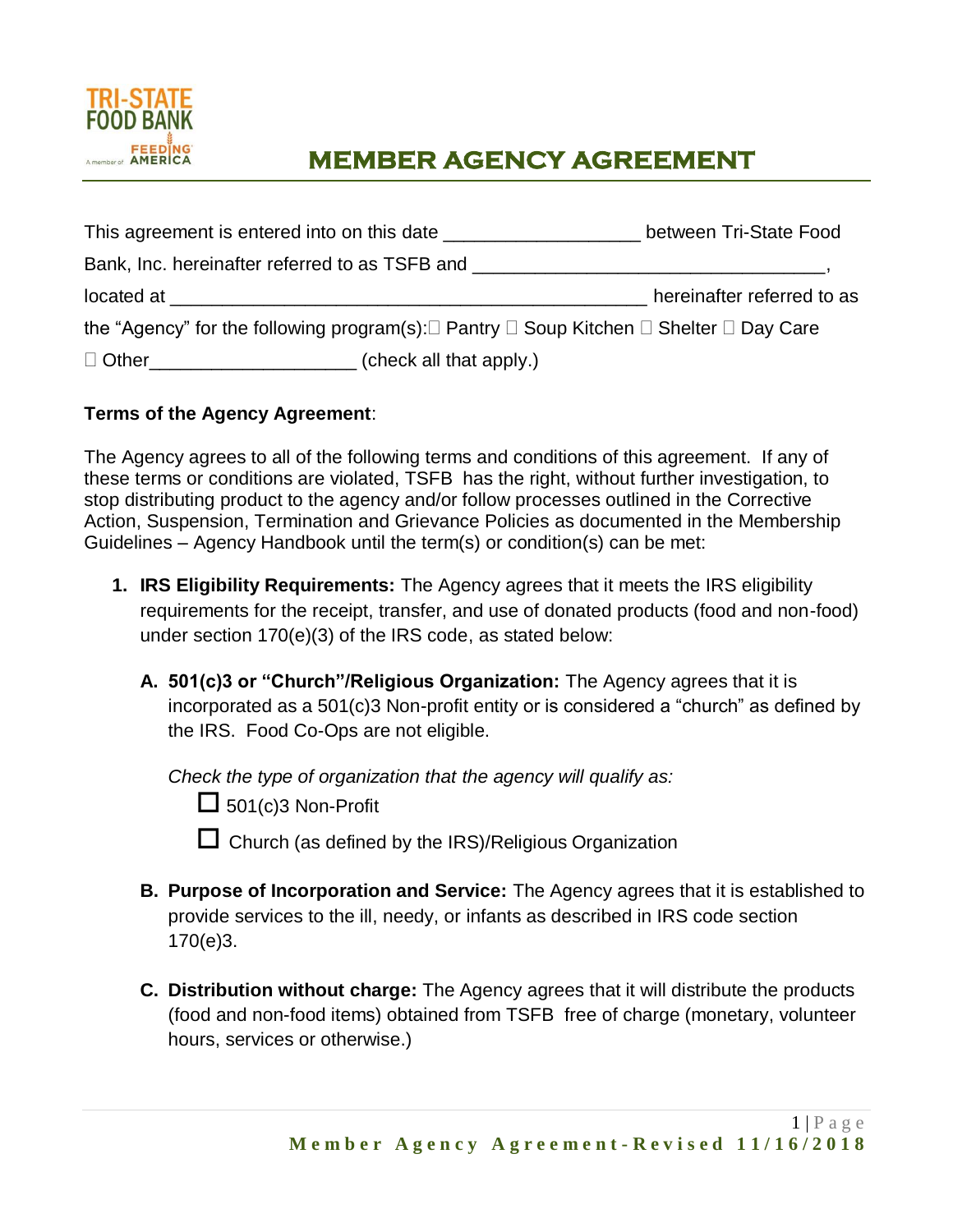- **D. Recipients of Distributed products:** The Agency agrees that it will distribute products only to recipients who qualify as ill, needy and/or infant (minor children 0-18 years old) as defined in IRS code section 170(e)3.
- **E. Use of Donated Products:** The Agency agrees that it will not use products in exchange for money, other property or services. The Agency also agrees that it will comply with the restrictions on the use and transfer of donated property, as described in IRS Tax Code Section 170(e)3 and any amendments to the Code.
- **F. Bartering, Selling and Fundraising:** The Agency agrees that it will not barter, sell or use for fundraising purposes any products obtained from TSFB.
- **2. Storage and Handling of Products:** The Agency agrees that it will safely store, handle and distribute products in a manner that conforms to all local, state and federal regulations, and will maintain current licenses as required by local, state and federal regulations.
- **3. Donor Stipulations:** The Agency agrees that it will adhere to any donor stipulations placed on donated products.
- **4. Policies and Requirements:** The Agency agrees to abide by the policies, procedures, and record keeping requirements of TSFB as described in the Agency Handbook.
- **5. "As Is" Condition:** The Agency agrees that it will accept all products received from TSFB in "as is" condition.
- **6. Payment of Fees:** The Agency agrees to pay any applicable Purchased Product, Shared Maintenance and/or handling fees (Value Added Processing, Delivery Charges, Transportation fees) for the products received from TSFB as stipulated by the terms and conditions outlined in the Agency Handbook.
- **7. Discrimination:** The Agency agrees that it will not engage in discrimination, in the provision of service, against any person because of race, color, citizenship, religion, gender, national origin, ancestry, age, marital status, disability, sexual orientation including gender identity or expression, unfavorable discharge from the military or status as a protected veteran.
- **8. Monitoring:** The Agency agrees to allow representatives of TSFB, donors and government agencies to inspect and audit all facilities and vehicles where products received from TSFB are received, stored and distributed, with or without notice.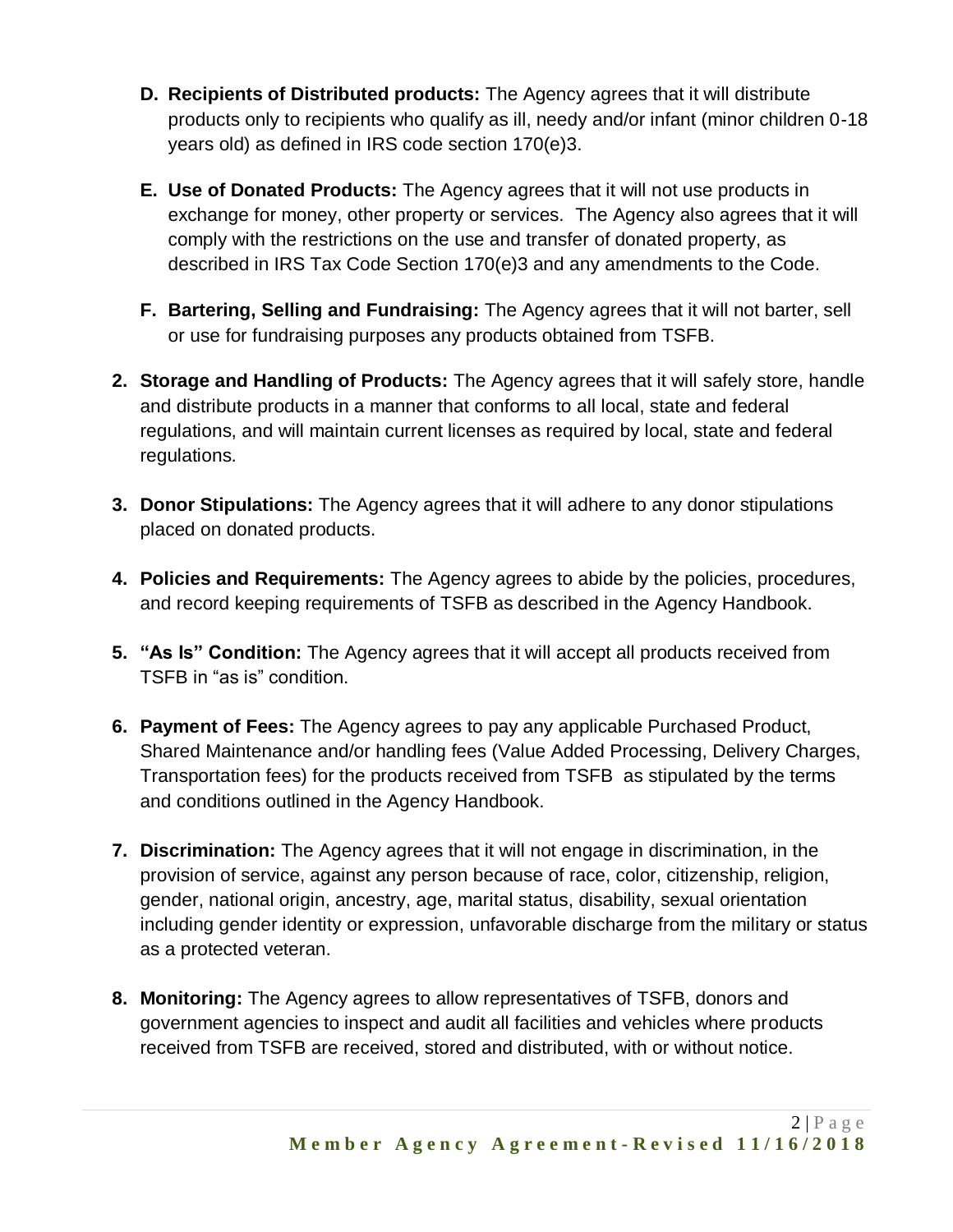- **9. Liability Release Form:** The Agency agrees to execute and submit to TSFB the Liability Release Form and any other liability release forms that TSFB may require at any time.
- **10.Food Safety:** The Agency agrees that at least one staff person be trained in food safety from a food safety training course approved by TSFB. All soup kitchens are required to have at least one person trained in food safety and sanitation present during meal preparation.
- **11.Corrective Action, Suspension, Termination and Grievance Policy:** The Agency agrees to abide by the Corrective Action, Suspension, Termination Grievance Policies documented in the Agency Handbook.
- **12.Active/Inactive Agency Designation:** The Agency agrees that it will obtain products from TSFB at least every 180 days to be deemed an Active Agency. If the Agency becomes inactive, then the Agency will not be allowed to obtain products from TSFB. The Agency agrees that it will complete the agency application process again, prior to being reinstated as an Active Agency and allowed to obtain products from TSFB.
- **13.Access to One Feeding America Member Food Bank:** The Agency agrees that it will receive food from no other Feeding America Member Food Bank except TSFB.
- **14.Termination of Agency Agreement:** The Agency or TSFB can terminate this agreement, with or without cause, at any time with a 30 day written notice.
- **15.Multiple Locations:** The Agency agrees that it may receive and store product from TSFB at multiple locations if:
	- 1. All locations individually meet the requirements of this agreement, and
	- 2. all locations have been inspected, and
	- 3. all locations are approved by TSFB prior to receiving and distributing food.
- **16.Public Outreach**: The Agency agrees to post its service days and times outside its facility in plain view of the public. The Agency will make best efforts to reach more of the public by listing services and other informational materials on the agency's website and other media outlets. A link to TSFB's site listing available agencies is also recommended.
- **17.TSFB Agency Handbook:** The Agency agrees that it has received and will abide by the rules, regulations and guidelines at all times set forth by TSFB Membership Guidelines – Agency Handbook.